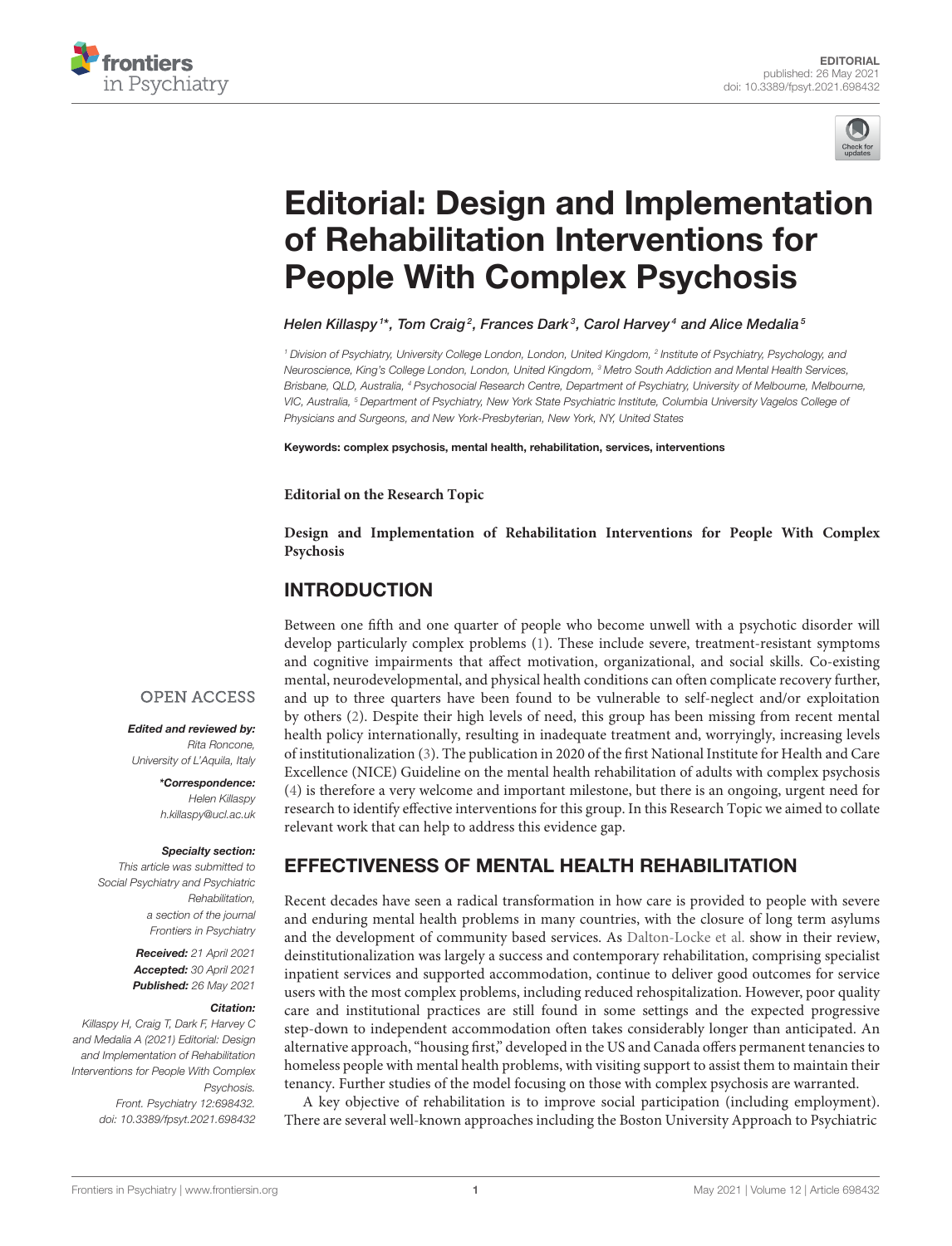Rehabilitation (BPR). [Sanches et al.](https://doi.org/10.3389/fpsyt.2020.571640) provide an interesting report of a randomized controlled trial of rehabilitation delivered by BPR trained therapists compared to an active control condition comprising mental health practitioners also focused on rehabilitation goals but without this training. Both approaches produced similar benefits. Although there are a number of plausible explanations for the lack of difference including employment opportunities in the wider economy, these results suggest that focused rehabilitation efforts are of benefit regardless of whether delivered in a particular model framework.

# DELIVERING RECOVERY-BASED **REHABILITATION**

It is recommended that mental health rehabilitation services should provide a recovery orientated approach because it has been shown to be associated with better outcomes for people with complex psychosis [\(4\)](#page-2-3). It is therefore very encouraging that researchers are focusing on how to do this. Two systematic scoping reviews highlighted the importance of social and environmental interventions in facilitating personal recovery. [Leendertse et al.](https://doi.org/10.3389/fpsyt.2021.622628) found that symptoms (affective symptoms and positive and negative symptoms of psychosis) were inversely correlated with personal recovery, while social factors (support, work, housing, and social functioning) were positively associated with it. [Jaiswal et al.](https://doi.org/10.3389/fpsyt.2020.586230) identified three key elements essential to personal recovery; relationships, meaning, and participation.

However, [McPherson et al.'s](https://doi.org/10.3389/fpsyt.2021.624081) systematic review evaluating recovery-based practice training programmes for mental health staff identified few relevant studies and little evidence for the effectiveness of the programmes that have been conducted to date. More research is clearly needed to identify how best to support staff in adopting recovery principles and two studies from the Netherlands provide further hope of a breakthrough. [Zomer et al.](https://doi.org/10.3389/fpsyt.2020.592228) describe the development of the "Active Recovery Triad" (ART) model, a collaborative, recovery orientated approach specifically designed for longer term mental health care settings to bring together mental health staff, service users, and family members to work together to support the individual to identify and work toward their personal recovery goals. [van der Meer et al.](https://doi.org/10.3389/fpsyt.2021.635514) also highlight the importance of service user involvement in the development of a complex psychosocial intervention to improve personal recovery, adopting an iterative "user centered design." Initial pilot data for the intervention appear promising.

In keeping with the theme of service users having a key role in helping services become more recovery orientated, helpful insights into the experiences of peer support workers who were integrated into a community rehabilitation service in Australia were provided by [Wyder et al.](https://doi.org/10.3389/fpsyt.2020.587656) through review of their diary entries. They revealed how the peer workers used their own experiences to connect and establish trust with residents and family members and used the opportunity of engaging with residents in everyday activities to discuss informally with them their hopes and future goals. Tensions within the team about the peer workers' role were acknowledged but overall their nonclinical perspective was considered a valuable addition.

# FAMILY AND SOCIAL SUPPORTS

Positive relationships with families, friends and others are crucial for the personal recovery of people with complex psychosis. There is robust evidence to support the effectiveness of family psychoeducation in enhancing family relationships [\(5\)](#page-2-4) but implementation has proved challenging [\(6,](#page-2-5) [7\)](#page-3-0). Multi-family models are one of the evidence-based approaches for improving family involvement and although subject to minimal empirical study, psychodynamic versions of multi-family models have been developed widely across Italy and Latin America. In their observational study using registry data, [Maone et al.](https://doi.org/10.3389/fpsyt.2021.646925) describe weekly psychodynamic multi-family group sessions held in six community mental health centers in Rome, Italy, over more than 4 years. Their data suggest that it is feasible to provide and facilitate well-attended multifamily groups over the long term in an inner-city area, involving about 15% of all service users receiving treatment for severe mental illness.

A related approach, described by [Tjaden et al.,](https://doi.org/10.3389/fpsyt.2021.632437) is that of resource groups that aim to support recovery through developing meaningful partnerships between service users and their support systems, with group meetings held between the service user, their nominated significant others and mental health professionals. Using a longitudinal case study design, the authors studied transcripts and field notes of resource groups held approximately every 3 months in the context of Flexible Assertive Community Treatment (FACT), an intensive form of community case management. Findings suggested that resource groups led to participants relating to each other in new ways and that active involvement and open communication between participants may have altered previously rigid patterns of interactions.

[van Bussel et al.](https://doi.org/10.3389/fpsyt.2021.641642) also aimed to improve understanding of how relationships may support or hinder recovery. Their metaanalysis examined relationships between different adolescent and adult attachment styles and symptomatic, social and personal recovery in service users with a psychotic disorder. They reported that insecure anxious and avoidant attachment are both associated with less symptomatic recovery (positive and general symptoms), and worse social and personal recovery. Whilst included studies were mostly cross-sectional and of poor quality, these findings, if replicated, may have prognostic implications as well as contributing to better treatments.

# INTEGRATING COMPLEX INTERVENTIONS

There is growing evidence for the effectiveness of therapies that focus on functional improvements and, increasingly, this is complemented by practice-based evidence that can inform successful implementation. The case report on integrative cognitive remediation for early psychosis by [Vidarsdottir et al.](https://doi.org/10.3389/fpsyt.2020.624091) articulates the process of successful implementation, highlighting the core components. Having a strong evidence base for the intervention is obviously a pre-requisite, but time and investment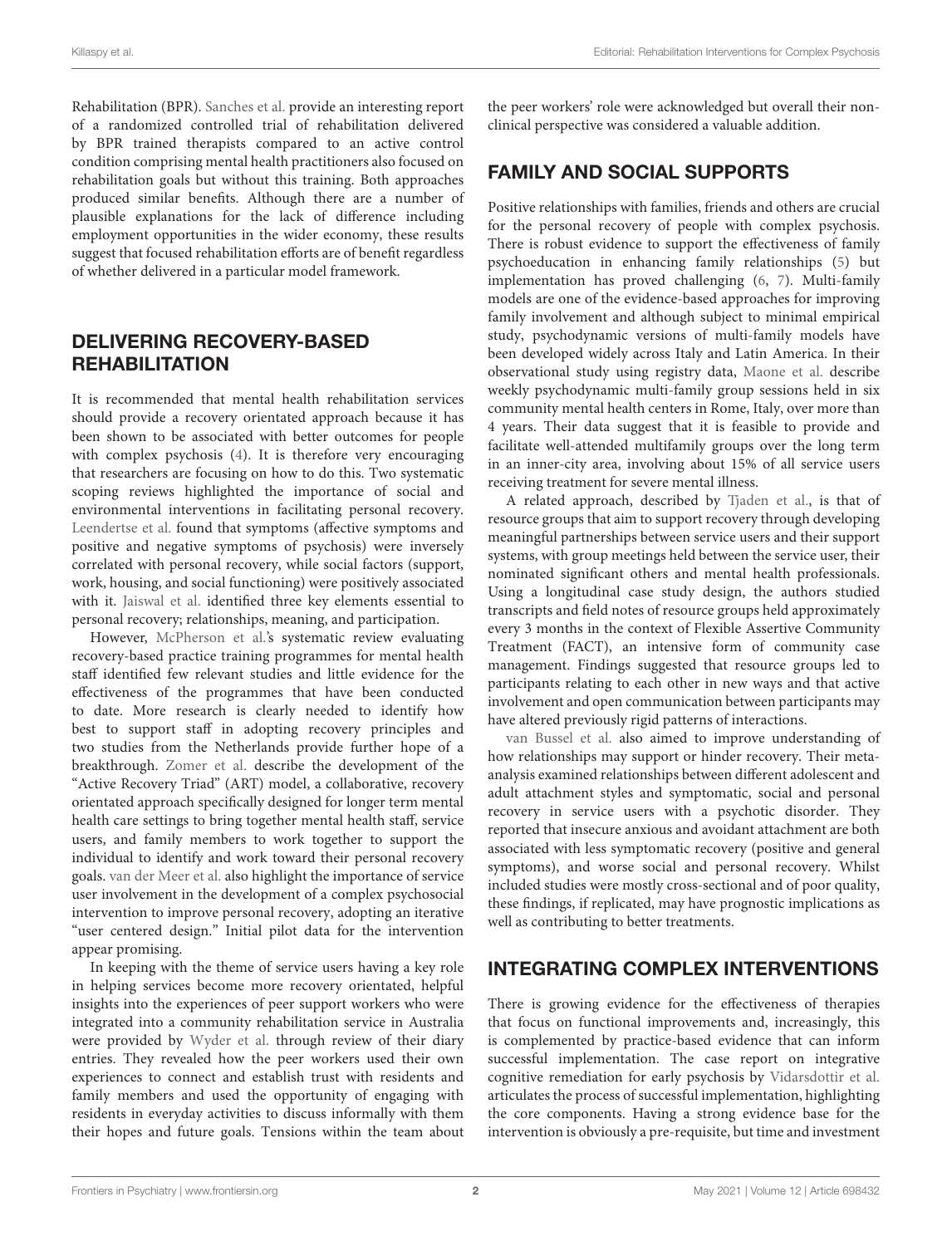for successful implementation are needed to ensure commitment at all levels of the organization, including the provision of adequate resources, staff training and supervision.

The study by [Roeg et al.](https://doi.org/10.3389/fpsyt.2020.622061) investigated the feasibility of integrating the evidence-based supported employment model, Individual Placement and Support (IPS) alongside mental health supported accommodation in the Netherlands. The study sites were eight supported housing organizations and the comparison sites were 21 mental health treatment organizations. This qualitative study found support for the feasibility and effectiveness (assessed using employment outcomes) of integrating the IPS model in both supported accommodation services and mental health organizations.

### ADDRESSING PHYSICAL INERTIA

No physical health without mental health and no mental health without physical health have become catch phrases to focus attention on the need for holistic recovery goals for people with mental illness. [Rees et al.](https://doi.org/10.3389/fpsyt.2021.624803) described the development of an intervention, "Action Over Inertia" (AOI), designed to address restricted activity that can be a barrier to optimal recovery for people with severe mental illness. The study was set in three residential rehabilitation facilities. This naturalistic qualitative study explored the perspectives of the participants and facilitators of AOI. The study findings drew attention to the challenges in enacting desired behavioral change for people with mental illness and the need for programs to understand and address specifically their inertia.

Alternative therapies, including mind body exercises (MBEs), have long been thought to be beneficial for general mental and physical well-being. [Wei et al.](https://doi.org/10.3389/fpsyt.2020.00819) in their systematic review, found modest effects on positive and negative symptoms and on depressive symptoms amongst people with schizophrenia. However, methodological problems limited their conclusions, including the fact that all the studies included compared MBEs to "treatment as usual" leaving it unclear whether the observed benefits are due to the MBE or reflect non-specific aspects of a pleasant activity led by enthusiastic coaches.

### CO-OCCURRING SUBSTANCE MISUSE

The challenges of co-occurring psychosis and substance misuse were addressed in two papers. [Florentin et al.](https://doi.org/10.3389/fpsyt.2021.621259) reported that

# **REFERENCES**

- <span id="page-2-0"></span>1. Power P. Outcome and recovery in first-episode psychosis. Br J Psychiatry. (2017) 211:331–3. doi: [10.1192/bjp.bp.117.205492](https://doi.org/10.1192/bjp.bp.117.205492)
- <span id="page-2-1"></span>2. Killaspy H. Contemporary mental health rehabilitation. *Epidemiol Psychiatr Sci.* (2019) 28:1-3. doi: 10.1017/S20457960180 Sci. (2019) 28:1-3. doi: 10.1017/S20457960180 00318
- <span id="page-2-2"></span>3. Priebe S, Badesconyi A, Fioritti A, Hansson L, Kilian R, Torres-Gonzales F, et al. Reinstitutionalisation in mental health care: comparison of data on service provision from six European countries. Br Med J. (2005) 330:123-6. doi: [10.1136/bmj.38296.611215.AE](https://doi.org/10.1136/bmj.38296.611215.AE)

in Israel, people with psychosis and substance misuse were less likely to receive mental health rehabilitation services and had higher hospitalization rates than those without cooccurring substance abuse. Their data, from 18,684 adults with schizophrenia spectrum disorders, argues for expansion of recovery services to specifically meet the needs of people with complex psychosis and substance misuse. [Clausen et al.](https://doi.org/10.3389/fpsyt.2020.607071) provide evidence that suggests that Assertive Community Treatment (ACT) may be a good option to achieve this. They showed that clients with and without substance misuse problems who received 2 years of ACT had similar outcomes, with both groups achieving better housing, functioning and decreased anxiety and depression.

#### MENTAL HEALTH REHABILITATION AND TELEHEALTH

Finally, in the context of the global pandemic, [Lynch et al.](https://doi.org/10.3389/fpsyt.2020.581149) demonstrated that recovery services could be provided virtually to people with complex psychosis. In a clinic serving New York, 90% of clients accepted telehealth sessions, including group therapies, and were able to maintain their specific treatment plans in virtual format.

# **CONCLUSION**

This Research Topic has highlighted the wide range of contemporary studies aiming to improve outcomes for people with complex psychosis. Whilst this is clearly very encouraging, most studies were in the field of mental health service interventions. We note the paucity of peer-led/co-led interventions for people with complex psychosis, and the lack of biological and pharmacological research targeting this group which also need to be addressed urgently.

# AUTHOR CONTRIBUTIONS

HK led the drafting of this editorial. All authors contributed to the editorial and approved the final draft for submission.

### ACKNOWLEDGMENTS

We would like to thank all the authors who contributed to this Research Topic.

- <span id="page-2-3"></span>4. National Institute for Health and Care Excellence. NICE Guideline 181; Rehabilitation for Adults With Complex Psychosis and Related Severe Mental Health Conditions. NICE, London (2020). Available online at: [https://www.](https://www.nice.org.uk/guidance/NG181) [nice.org.uk/guidance/NG181](https://www.nice.org.uk/guidance/NG181)
- <span id="page-2-4"></span>5. Aldersey H, Whitley R. Family influence in recovery from severe mental illness. Commun Mental Health J. [\(2015\) 51:467–76. doi: 10.1007/s10597-014-](https://doi.org/10.1007/s10597-014-9783-y) 9783-y
- <span id="page-2-5"></span>6. Eassom E, Giacco D, Dirik A, Priebe S. Implementing family involvement in the treatment of patients with psychosis: a systematic review of facilitating and hindering factors. BMJ Open. (2014) 4:e006108. doi: [10.1136/bmjopen-2014-006108](https://doi.org/10.1136/bmjopen-2014-006108)